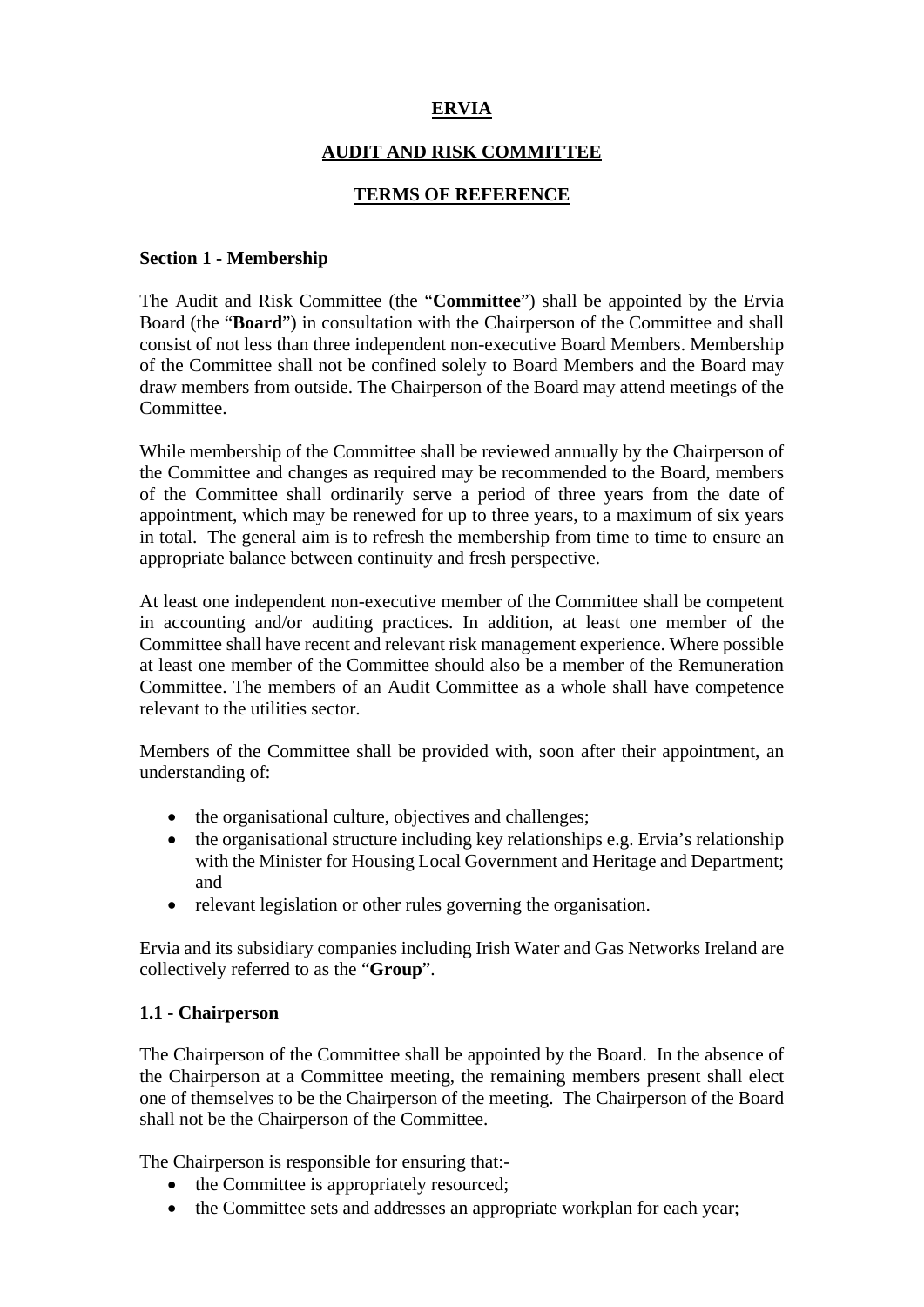- the Committee reviews Internal Audit reports and management responses and ensures that actions are followed up;
- reports to the Committee contain relevant information and are provided at the right time in an appropriate format;
- absent Committee members are briefed on meetings and attendance records are maintained and reviewed annually;
- appropriate minutes are maintained of each meeting;
- regular oral or written reports of the Committee's proceedings are provided to the Board; and
- matters arising are reported on at each subsequent meeting.

The Chairperson shall be involved in the appointment of new Committee members in consultation with the Chairperson of the Board.

Where the Chairperson calls upon members to vote on any issue, decisions will be by way of simple majority. In the event of a split decision, the Chairperson may exercise a casting vote to determine the outcome.

The Group Head of Internal Audit, the Group Head of Risk and the external auditor appointed to the companies within the Group ("External Auditor") shall have free and confidential access to the Chairperson of the Committee.

## **1.2 – Company Secretary**

The Ervia Company Secretary or his/her nominee, as agreed with the Chairperson of the Committee, shall act as Secretary to the Committee (the "**Secretary**") and will ensure that the Committee receives information and papers in a timely manner to enable full and proper consideration to be given to issues.

## **1.3 - Training**

The Committee shall be provided with appropriate and timely training, both in the form of an induction programme for new members and on an ongoing basis for all members. The Secretary will be responsible for ensuring that this training, as identified by the Committee members, is provided. The Chairperson and Committee members shall make recommendations to the Board on the Committee's and individual members' training needs.

#### **Section 2 – Meetings**

#### **2.1 - Quorum**

The quorum for any meeting shall be three (3).

## **2.2 – Conflicts of Interest**

Committee members shall take personal responsibility to declare any potential conflict of interest arising in relation to any items on the agenda for Committee meetings.

A register of Board Members' interests shall be maintained by the Company Secretary. Where a conflict of interest arises, a Committee member shall bring this to the attention of the Chairperson and where necessary absent themselves from the meeting for the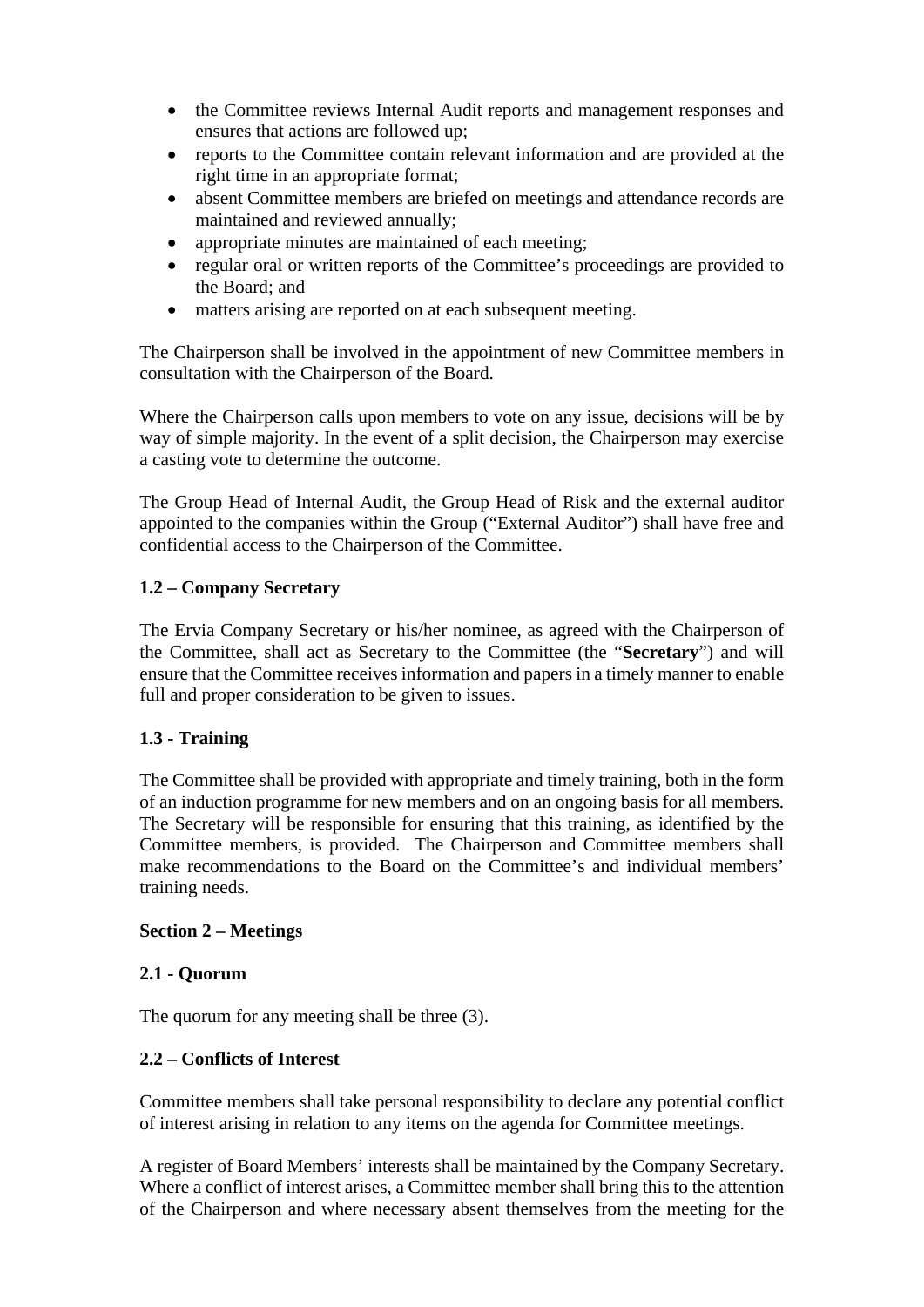duration of the discussion and shall not take part in any decisions in relation to the matter in question. Similar arrangements apply in relation to relevant meeting documentation, in that such documentation shall not be made available to the conflicted Committee member. This shall be noted in the minutes of the Committee meeting.

# **2.3 - Attendance**

Only members of the Committee are entitled to vote at Committee meetings. Members of the Ervia Executive Committee or members of senior management, while not members of the Committee, may attend meetings at the invitation of the Chairperson. The Committee may invite any Board Member, executive or other person to attend any meeting(s) of the Committee from time to time, as it may consider desirable. A representative of the External Auditor shall, at the invitation of the Chairperson, attend meetings convened to discuss the nature and scope of the annual external audit and/or to review the annual financial statements and the External Auditor's Management Letter.

The Committee shall have a discussion with each of the External Auditor, the Group Head of Internal Audit and the Group Head of Risk at the Committee's discretion, as and when required, but at least once a year, without executive members of the Board or other employees of the Group present, to ensure that there are no unresolved issues of concern.

# **2.4 - Frequency**

Meetings shall be convened at the discretion of the Chairperson, but shall be held at least four times per annum. Such meetings shall coincide with key dates in the financial reporting cycle. Board members, Committee Members, the Group Head of Internal Audit, the Group Head of Risk or the External Auditor may also request further meetings as they consider necessary.

Outside the formal meeting programme, the committee Chairperson and to a lesser extent the other committee members, will maintain a dialogue with key individuals involved in the company's governance, including the Board Chairperson, the Chief Executive, the Chief Financial Officer, the external audit lead partner and the Head of Internal Audit.

## **2.5 - Minutes**

The Secretary shall be responsible for recording the minutes of each meeting including recording the names of those present and in attendance. Minutes of meetings will be circulated to all Members in advance of their formal adoption by the Committee and their noting by the Board.

## **Section 3 - Authority**

The Committee is authorised by the Board to investigate any activity within its terms of reference. It is authorised to seek any information, including documentation, it requires from any employee or agent of the Group to enable it to discharge its responsibilities.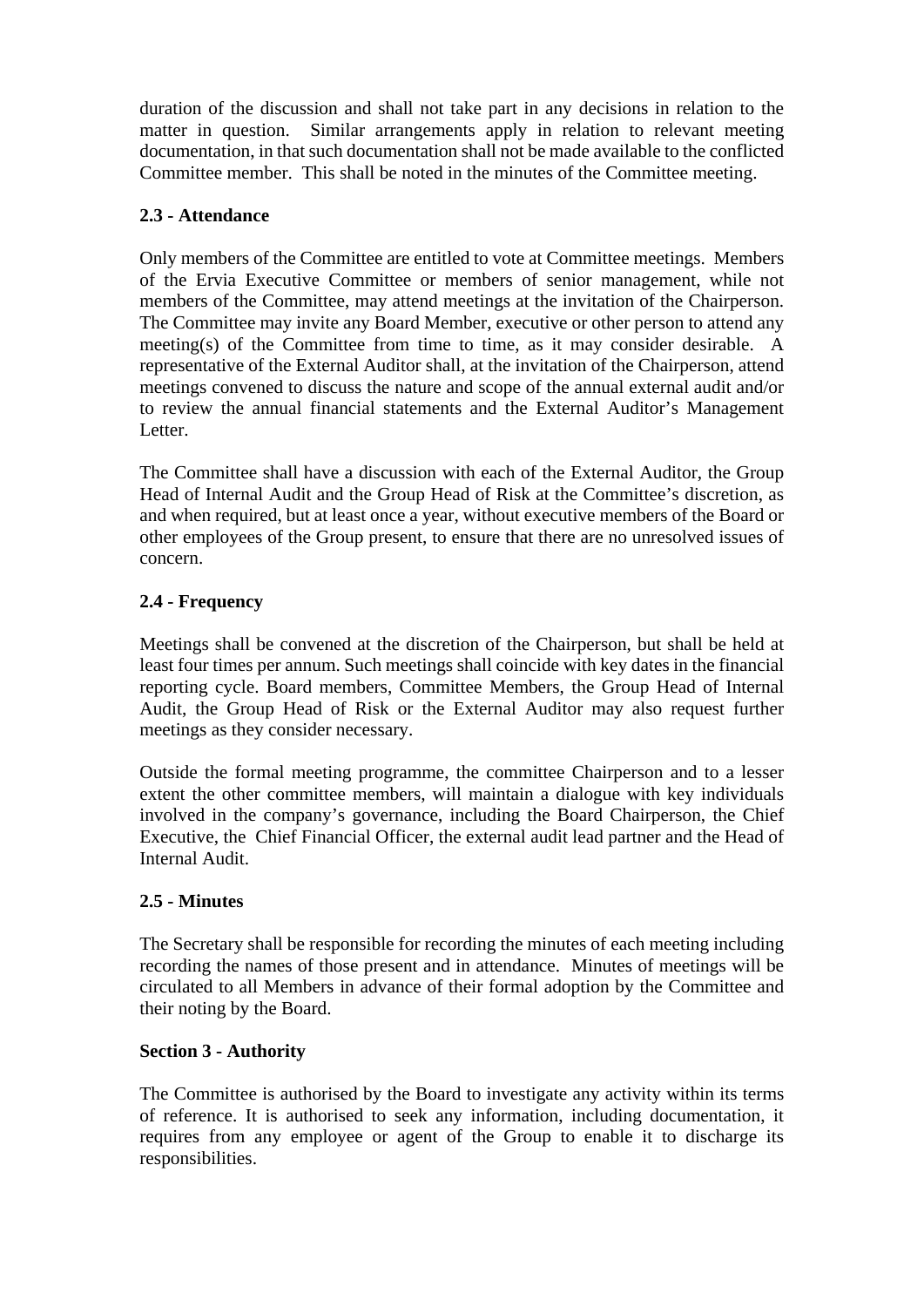It is also authorised to seek any information it requires from the External Auditor. The Committee may obtain external legal or other independent professional advice if considered necessary. It shall have access to adequate funding from Ervia to enable it to discharge its duties. The Committee is authorised to co-opt additional members to provide specialist skills, knowledge and experience if it considers necessary.

### **Section 4 – Duties and responsibilities**

4.1 The duties and responsibilities of the Committee are to assist, report to, and make recommendations to the Board on the discharging of the Board's responsibilities as they relate to the following areas:-

## **4.1.1 Internal Controls**

- a) To ensure the appropriateness and completeness of the Group's system of internal control and compliance, reviewing the manner and framework in which management ensures and monitors the adequacy of the nature, extent and effectiveness of internal control systems, including accounting and financial control systems, thereby maintaining an effective system of internal control.
- b) To ensure that the Group's system of internal control operated effectively during the reporting period and that the system of internal reporting gives early warning of internal control failures and emerging risks.
- c) To prepare and publish an annual statement on the Group's internal control systems to be included in the Annual Report.
- d) To monitor the effectiveness of the Group's systems of internal control and the progress in implementing recommendations from internal audit, external audit or other reviews.
- e) To review the comprehensiveness, reliability and integrity of assurance statements from management in relation to controls with a particular focus on specified controls not operating during the reporting period.

#### **4.1.2 Financial Statements**

- a) To ensure that the Group keeps proper books of account.
- b) To monitor the integrity of the financial statements of the Group, including its annual and interim reports and note significant financial reporting issues and judgements which those statements contain having regard to matters communicated to it by the external auditor.
- c) To review the annual financial statements of the Group ensuring that they present fairly the financial position and results for the year, focusing particularly on:
	- i) the application of significant accounting policies and any changes to them;
	- ii) key areas of judgement applied in the preparation of the financial statements;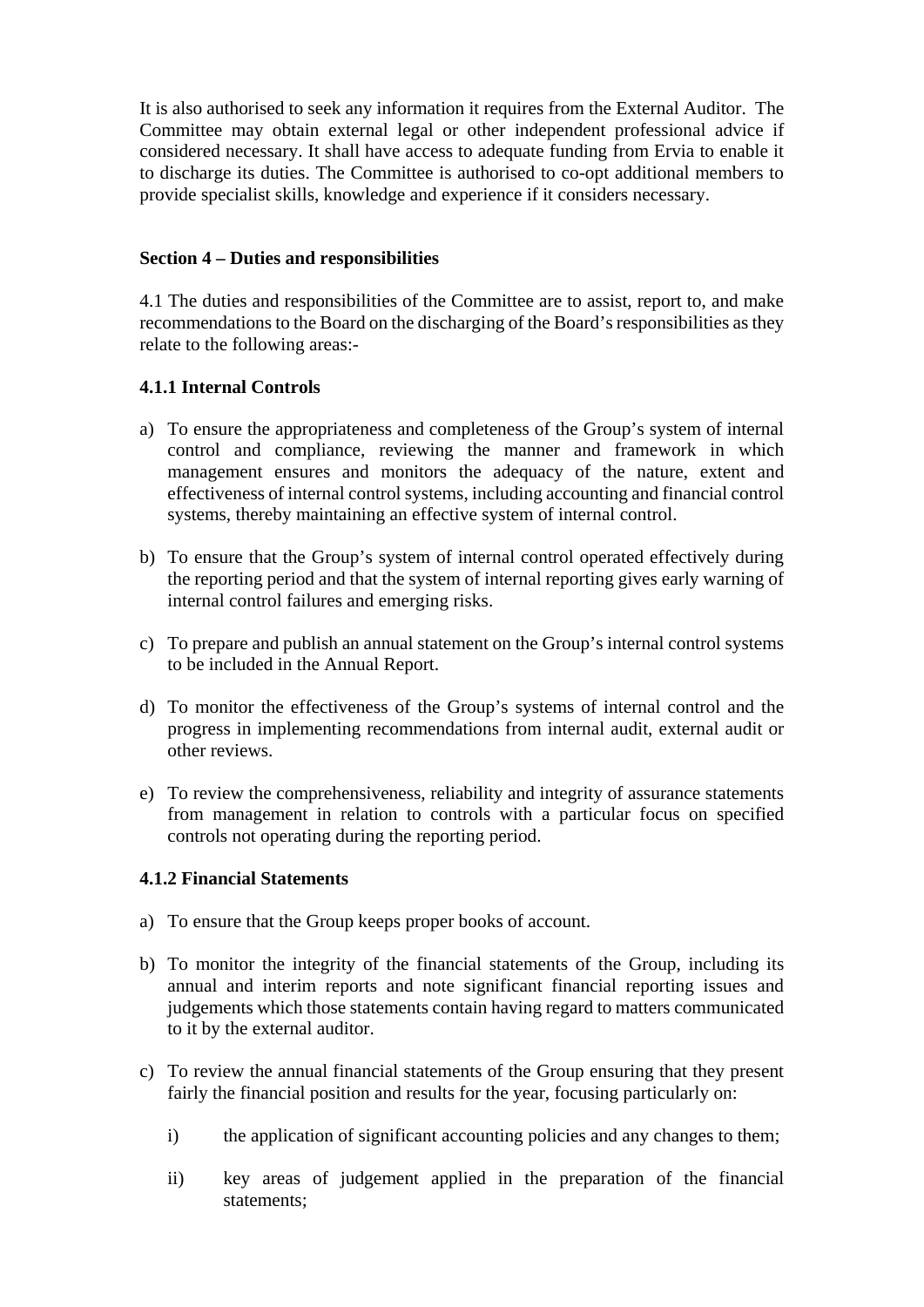- iii) significant adjusted or unadjusted audit differences;
- iv) compliance with accounting standards;
- v) compliance with relevant financial laws and financial regulations;
- vi) compliance with the Group's Anti-Fraud Policy;
- vii) appropriate recording of losses;
- viii) ensuring processes are in place to ensure that regularity, probity and propriety are achieved;
- ix) ensuring that any issues raised by the External Auditor have been comprehensively and appropriately dealt with; and
- x) consistency of all financial information, including the financial statements, as presented in the annual report.
- d) To consider (when appropriate) whether the annual report (including the business review and corporate governance review) and financial statements, taken as a whole, are fair, balanced and understandable and provide the information necessary for an assessment of the entity's financial position and financial performance, business model and strategy.
- e) To review any formal announcements relating to any Group entity's financial performance prior to publication.

## **4.1.2.1 Irish Water's and Gas Networks Ireland's Financial Statements ("the Subsidiary Companies")**

The Committee shall inform the individual boards of the Subsidiary Companies on an exceptions only basis of matters which arise during its review which are material to the approval of their financial statements.

In light of Gas Networks Ireland's status as a public interest entity, the Committee shall discharge its obligations under section 1551(14) of the Companies Act 2014 (to inform Directors of Gas Networks Ireland of the outcome of the Statutory Audit and to submit recommendations (if required) on financial reporting processes) by directing the statutory auditors to address the report required under Article 11 (1) of Regulation (EU) No. 537/2014 to the Board of Directors of Gas Networks Ireland as well as to the Committee.

## **4.2 In addition, the Committee will have the following responsibilities:**

#### **4.2.1 External Auditor**

a) To oversee the initiation of audit tenders and the selection process for the External Auditor, ensuring audit proposals are evaluated on the basis of transparent nondiscriminatory selection criteria.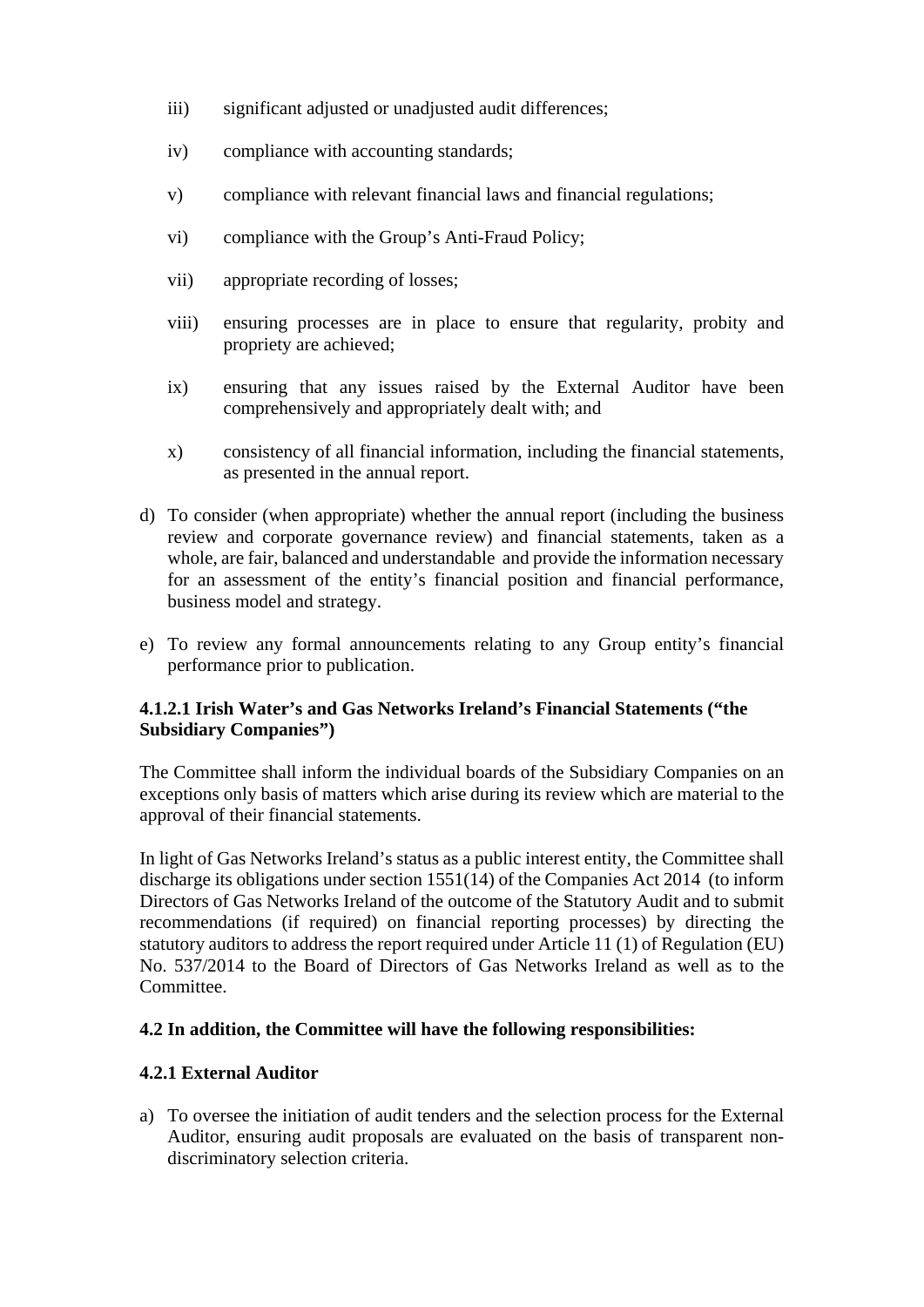- b) Following evaluation of the audit tender submissions when an audit tender is undertaken, to recommend two potential audit firms to the Board, demonstrating a justified preference for one firm.
- c) To consider and make the appointment, reappointment and removal of the External Auditor, and to set terms of engagement, length of appointment, independence and remuneration for the External Auditor.
- d) To review and monitor the independence of the External Auditor, and in particular the provision of non-audit services by the External Auditor to the Group.
- e) To consider for approval the award of any contracts for non-audit services to the External Auditor or their affiliates for non-audit services, following an assessment of any threats to the independence of the External Auditor, of the safeguards in place and adherence to the 70% non-audit services fee cap prescribed in Article 4 of Regulation (EU) No 537/2014.
- f) To satisfy itself that there are no relationships between the auditor and the Group (other than in the ordinary course of business) which could adversely affect the auditor's independence and objectivity.
- g) To agree with the Board a policy on the employment of former employees of the external auditor, taking into account the Ethical Standards and legal requirements, and monitor the application of this policy.
- h) To discuss with the External Auditor, before the audit commences, the nature and scope of the audit and to approve the terms of the engagement letter.
- i) To discuss matters arising from the interim and final audits and any other matters the External Auditor may wish to discuss.
- j) To review the External Auditor's presentations and reports throughout the course of the audit, the External Auditor's Management Letter and the Board's Letter(s) of Representation.
- k) To oversee implementation of the External Auditor's Management Letter recommendations.
- l) To ensure co-operation between the External Auditor and the Group Head of Internal Audit and to request confirmation from both parties of the effectiveness of their working relationship - to include sharing of audit plans and copies of completed Internal Audit reports.
- m) To monitor and review at least annually the performance, qualifications, expertise, resources, independence and objectivity of the External Auditor and the effectiveness of the external audit process.
- n) To request and consider the views of the External Auditor on the work and effectiveness of the Group's Finance team and Internal Audit.
- o) If an external auditor resigns, investigate the issues leading to this and decide whether any action is required.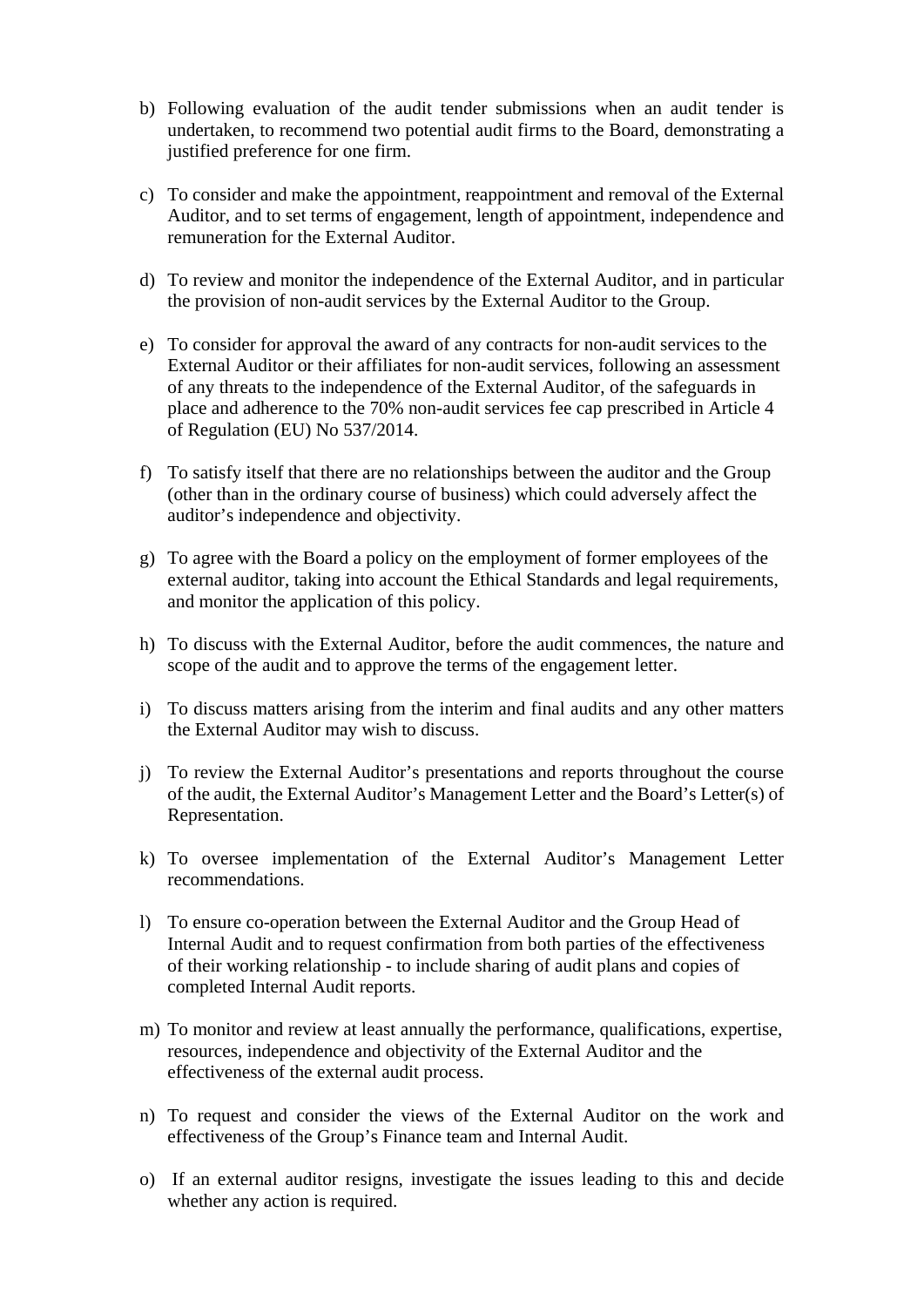p) To evaluate the risks to the quality and effectiveness of the financial reporting process in the light of the external auditor's communications with the Committee.

### **4.2.2 Internal Audit**

- a) To review and approve the Internal Audit Charter on an annual basis to ensure it is aligned to the key risks of the business and receive regular reports on work carried out
- b) To review and approve the Internal Audit Plan on at least an annual basis and to consider risk and problem areas it should address.
- c) To monitor and review the effectiveness and scope of the internal audit programme, and ensure that the internal audit function is adequately resourced and has sufficient access to people and information allowing it to address significant risks within the Group and to perform in accordance with appropriate professional standards for internal auditors
- d) To ensure adequate attention is paid to value for money auditing.
- e) To receive regular progress reports from the internal audit function.
- f) To consider the findings of internal audit's internal investigations and management's response to such findings.
- g) To review the effectiveness of the internal audit function on an annual basis taking into consideration its independence, expertise, experience and adherence to professional standards.
- h) To approve the appointment or termination of appointment of the Group Head of Internal Audit.
- i) To ensure the Group Head of Internal Audit has direct access to the Board Chairperson and to the Committee Chairperson, providing independence from the executive and accountability to the Committee.
- j) To monitor the effectiveness of the internal audit function in the overall context of the risk management system and the work of compliance, finance and the external auditor.
- k) To consider periodically whether an independent, third party review of internal audit processes is appropriate

#### **4.2.3 Risk Management**

- a) To assess the appropriateness of the Group's risk management framework in the context of the risk appetite set by the Board including:-
	- risk strategy;
	- risk registers and related processes;
	- target risk profile; and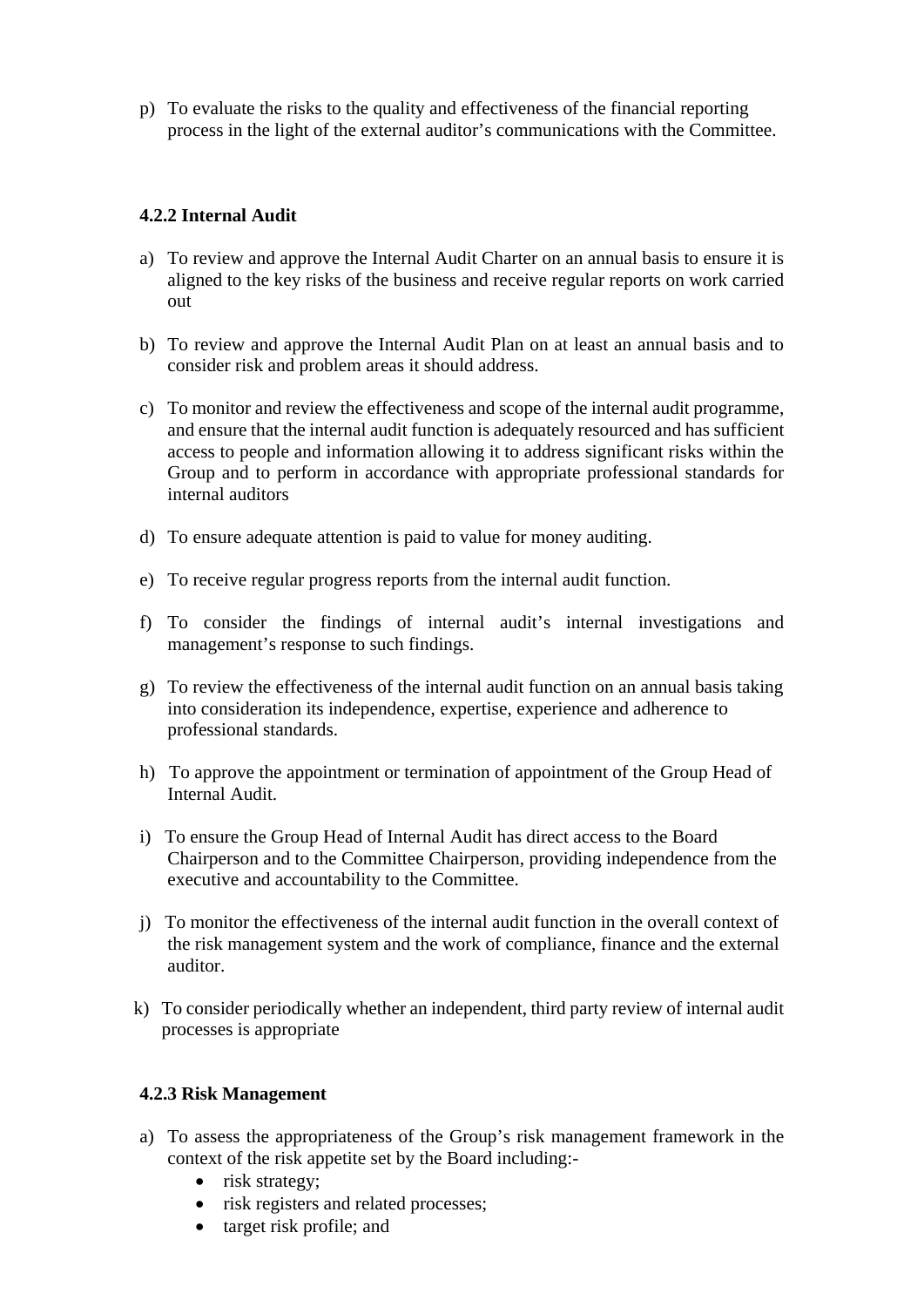- procedures for measuring, managing, monitoring and reporting of the key risks to which the Group is exposed.
- b) To review the Group's Risk Policy and Risk Appetite Framework on an annual basis.
- c) To review the Group's risk profile and monitor risk management performance and trends in key risks, in delivery of the target risk profile, enabling the Board to confirm annually that it has carried out an assessment of the Group's principal risks, including a description of these risks where appropriate, and associated mitigation measures or strategies.
- d) To review risk reports provided to the Committee, and monitor management's responsiveness to key actions.
- e) To review arrangements for crisis management and business continuity planning for the Group on at least an annual basis.
- f) On a periodic basis to undertake an external review of the effectiveness of the risk management framework.
- g) To consider the implications of the findings arising from any internal audit review of the Group's risk governance and management framework.
- h) To ensure the risk function is adequately resourced and has appropriate access to information to enable it to perform its function effectively and with sufficient independence.
- i) To approve the appointment or termination of appointment of the Group Head of Risk.

#### **4.2.4 Other Activities**

- a) To review and consider the effectiveness and adequacy of the Protected Disclosures Policy, the Anti-Fraud Policy and the Anti-Bribery and Anti-Corruption Policy and staff awareness of these policies.
- b) To be made aware of all protected disclosures and regularly updated on the progress of all ensuing investigations.
- c) To review and approve a report, for publication not later than 30 June each year, in the form and covering the matters required by the Protected Disclosures Act 2014.
- d) To consider whether financial control, including the delegated authority for approving expenditure and contracts, enables the Group to achieve its objectives on a value for money basis.
- e) To approve minutes of Committee meetings and oversee the quality of the Group's financial reporting.
- f) To perform any other duties or responsibilities expressly delegated to the Committee by the Board.